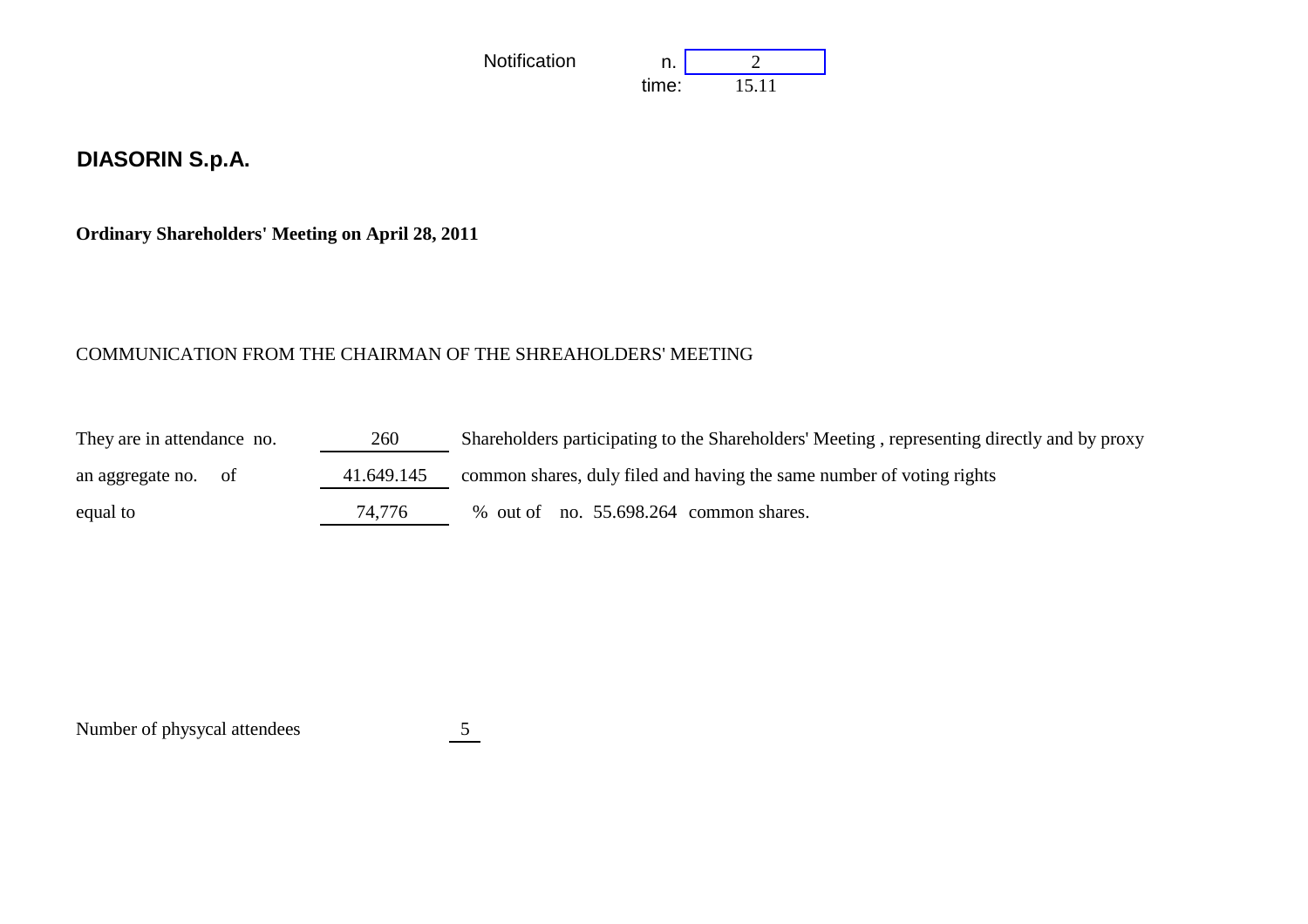time 15.11

## **LIST OF ATTENDEES**

| NO.            | <b>Shareholder</b>                                                                   | Representative | <b>Proxy agent</b>        | <b>Direct</b><br>shares | <b>Shares</b><br>by proxy | $%$ on<br>common shares | Е.            | U | E. | U | Е. | U | Е. |
|----------------|--------------------------------------------------------------------------------------|----------------|---------------------------|-------------------------|---------------------------|-------------------------|---------------|---|----|---|----|---|----|
|                | <b>BONIOLO ANTONIO</b>                                                               |                | VALLINI LUCA MASSIMILIANO |                         | 810.000                   | 1,454                   | 15.00         |   |    |   |    |   |    |
| $\overline{2}$ | <b>EVEN CHEN MENACHEM</b>                                                            |                | VALLINI LUCA MASSIMILIANO |                         | 2.498.936                 | 4,487                   | 15.00         |   |    |   |    |   |    |
| -3             | <b>SARAGO SRL</b>                                                                    |                | VALLINI LUCA MASSIMILIANO |                         | 2.347.532                 | 4,215                   | 15.00         |   |    |   |    |   |    |
|                | ROSA CARLO                                                                           |                | VALLINI LUCA MASSIMILIANO |                         | 2.360.682                 |                         | 4,238 15.00   |   |    |   |    |   |    |
| 5              | 1199 HEALTHCARE EMPLOYEES PENSION TRUST                                              |                | <b>FUGAZZARO MASSIMO</b>  |                         | 33.328                    | 0,060                   | 15.00         |   |    |   |    |   |    |
| -6             | A I DUPONT TESTAMENTARY TRUST                                                        |                | <b>FUGAZZARO MASSIMO</b>  |                         | 15.300                    | 0.027                   | 15.00         |   |    |   |    |   |    |
| - 7            | AA SARASIN ISR                                                                       |                | <b>FUGAZZARO MASSIMO</b>  |                         | 7.000                     | 0,013                   | 15.00         |   |    |   |    |   |    |
| $\mathbf{R}$   | <b>ABP MIDCAP</b>                                                                    |                | <b>FUGAZZARO MASSIMO</b>  |                         | 10.727                    | 0,019                   | 15.00         |   |    |   |    |   |    |
|                | AL AHLI HEALTHCARE TRADING EQUITY LTD                                                |                | <b>FUGAZZARO MASSIMO</b>  |                         | 203                       | 0,000                   | 15.00         |   |    |   |    |   |    |
| 10             | ALASKA PERMANENT FUND CORPORATION                                                    |                | <b>FUGAZZARO MASSIMO</b>  |                         | 3.219                     | 0,006                   | 15.00         |   |    |   |    |   |    |
| 11             | ALLEGHENY CORP                                                                       |                | <b>FUGAZZARO MASSIMO</b>  |                         | 1.776                     | 0,003                   | 15.00         |   |    |   |    |   |    |
| 12             | ALLIANZ RCM DISCIPLINED INTERNATIONAL EQUITY FUND                                    |                | <b>FUGAZZARO MASSIMO</b>  |                         | 7.000                     | 0,013                   | 15.00         |   |    |   |    |   |    |
| 13             | ALLSTATE INSURANCE COMPANY                                                           |                | <b>FUGAZZARO MASSIMO</b>  |                         | 3.603                     | 0,006                   | 15.00         |   |    |   |    |   |    |
| 14             | AMERICAN LEGACY FOUNDATION                                                           |                | <b>FUGAZZARO MASSIMO</b>  |                         | 2.135                     | 0,004                   | 15.00         |   |    |   |    |   |    |
| 15             | AMUNDI LUXEMBOURG                                                                    |                | <b>FUGAZZARO MASSIMO</b>  |                         | 62.373                    | 0,112                   | 15.00         |   |    |   |    |   |    |
| 16             | ANADARKO PETROLEUM CORPORATION MASTER TRUST                                          |                | <b>FUGAZZARO MASSIMO</b>  |                         | 3.886                     | 0,007                   | 15.00         |   |    |   |    |   |    |
| 17             | AON CORP.                                                                            |                | <b>FUGAZZARO MASSIMO</b>  |                         | 4.812                     | 0,009                   | 15.00         |   |    |   |    |   |    |
| 18             | AUSCOAL SUPERANNUATION FUND                                                          |                | <b>FUGAZZARO MASSIMO</b>  |                         | 2.697                     | 0,005                   | 15.00         |   |    |   |    |   |    |
| 19             | <b>AVIVA INVESTORS</b>                                                               |                | <b>FUGAZZARO MASSIMO</b>  |                         | 49.314                    | 0.089                   | 15.00         |   |    |   |    |   |    |
| 20             | AVIVA INVESTORS SUSTAINABLE FUTURE EURO GROWTH FUND                                  |                | <b>FUGAZZARO MASSIMO</b>  |                         | 99.230                    | 0,178                   | 15.00         |   |    |   |    |   |    |
| 21             | AXA WORLD FUND                                                                       |                | <b>FUGAZZARO MASSIMO</b>  |                         | 48.000                    | 0,086                   | 15.00         |   |    |   |    |   |    |
| 22             | BAILLIE GIFFORD EUROPEAN SMALLER COMPANIES A SUB FUNDOF THE BAILLIE GIFFORD OVERSEAS |                | <b>FUGAZZARO MASSIMO</b>  |                         | 13.402                    | 0,024                   | 15.00         |   |    |   |    |   |    |
| 23             | <b>BANK NEGARA MALAYSIA</b>                                                          |                | <b>FUGAZZARO MASSIMO</b>  |                         | 8.976                     | 0,016                   | 15.00         |   |    |   |    |   |    |
| 24             | BANK OF AMERICA PENSION PLAN                                                         |                | <b>FUGAZZARO MASSIMO</b>  |                         | 41.922                    | 0,075                   | 15.00         |   |    |   |    |   |    |
| 25             | BANK OF AMERICA PENSION PLAN FOR LEGACY FLEET                                        |                | <b>FUGAZZARO MASSIMO</b>  |                         | 8.081                     | 0,015                   | 15.00         |   |    |   |    |   |    |
| 26             | BAPTIST FOUNDATION OF TEXAS                                                          |                | <b>FUGAZZARO MASSIMO</b>  |                         | 3.273                     | 0,006                   | 15.00         |   |    |   |    |   |    |
| 27             | <b>BARING EUROPE SELECT TRUST</b>                                                    |                | <b>FUGAZZARO MASSIMO</b>  |                         | 254.456                   | 0,457                   | 15.00         |   |    |   |    |   |    |
| 28             | BARING INTERNATIONAL SMALL CAP EQUITY FU                                             |                | <b>FUGAZZARO MASSIMO</b>  |                         | 5.365                     | 0,010                   | 15.00         |   |    |   |    |   |    |
| 29             | BLACK ROCK SMALLCAP FUND INC                                                         |                | <b>FUGAZZARO MASSIMO</b>  |                         | 92.800                    | 0,167                   | 15.00         |   |    |   |    |   |    |
| 30             | <b>BLACKROCK FUNDS</b>                                                               |                | <b>FUGAZZARO MASSIMO</b>  |                         | 152.100                   | 0,273                   | 15.00         |   |    |   |    |   |    |
| 31             | BLACKROCK FUNDS, ASSET ALLOCATION PORTFOLIO                                          |                | <b>FUGAZZARO MASSIMO</b>  |                         | 6.900                     | 0,012                   | 15.00         |   |    |   |    |   |    |
| 32             | <b>BLACKROCK GLOBAL FUNDS</b>                                                        |                | <b>FUGAZZARO MASSIMO</b>  |                         | 26.500                    | 0,048                   | 15.00         |   |    |   |    |   |    |
| 33             | BLACKROCK INDEXED ALL-COUNTRY EQUITY FUN                                             |                | <b>FUGAZZARO MASSIMO</b>  |                         | 193                       | 0,000                   | 15.00         |   |    |   |    |   |    |
| 34             | BLACKROCK INSTITUTIONAL TRUST COMPANY, N.A. INVESTMENT FUNDSFO                       |                | <b>FUGAZZARO MASSIMO</b>  |                         | 32.788                    | 0,059                   | 15.00         |   |    |   |    |   |    |
| 35             | BLACKROCK INVESTMENT MANAGEMENT (AUSTRALIA) LIMITED AS RESPONSIBLE ENTITY FOR        |                | <b>FUGAZZARO MASSIMO</b>  |                         | 37,100                    |                         | $0.067$ 15.00 |   |    |   |    |   |    |
| 36             | BMO HARRIS INTERNATIONAL SPECIAL EQUITY PORTFOLIO                                    |                | <b>FUGAZZARO MASSIMO</b>  |                         | 12.500                    | 0,022                   | 15.00         |   |    |   |    |   |    |
| 37             | BON SECOURS HEALTH SYSTEM INC.                                                       |                | <b>FUGAZZARO MASSIMO</b>  |                         | 3.225                     | 0,006                   | 15.00         |   |    |   |    |   |    |
| 38             | CAAM MIDCAP EURO                                                                     |                | <b>FUGAZZARO MASSIMO</b>  |                         | 28.902                    | 0,052                   | 15.00         |   |    |   |    |   |    |
| 39             | CALAMOS INTERNATIONAL GROWTH FUND                                                    |                | <b>FUGAZZARO MASSIMO</b>  |                         | 65.000                    | 0,117                   | 15.00         |   |    |   |    |   |    |
| 40             | CALIFORNIA PUBLIC EMPLOYEES RETIREMENT SYSTEM                                        |                | <b>FUGAZZARO MASSIMO</b>  |                         | 77.964                    | 0,140                   | 15.00         |   |    |   |    |   |    |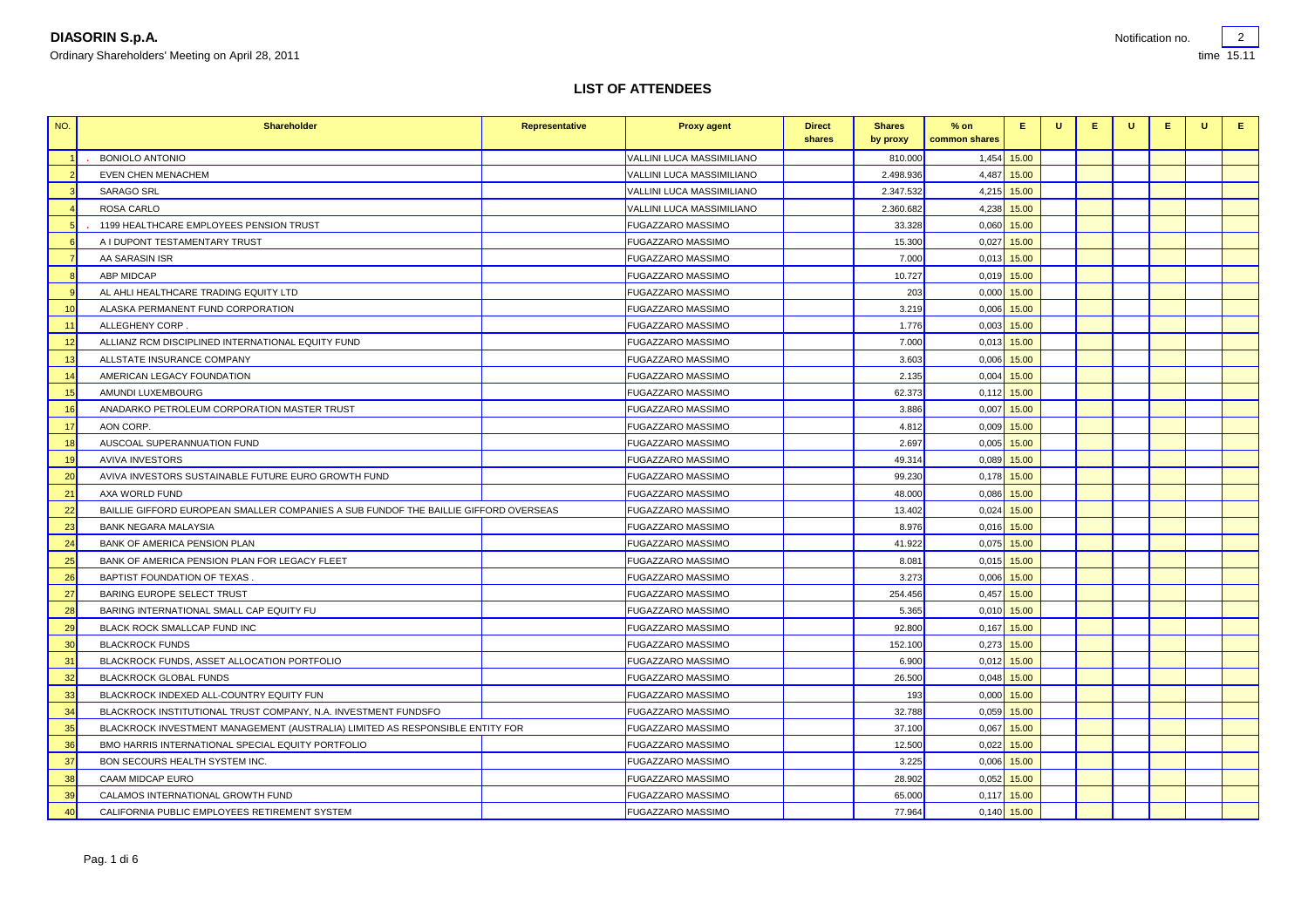| CALIFORNIA STATE TEACHERS RETIREMENT SYSTEM<br>41                               | <b>FUGAZZARO MASSIMO</b> | 16.207  |       | $0,029$ 15.00 |  |  |
|---------------------------------------------------------------------------------|--------------------------|---------|-------|---------------|--|--|
| 42<br>CATHOLIC HEALTH INITIATIVES                                               | <b>FUGAZZARO MASSIMO</b> | 19.244  | 0,035 | 15.00         |  |  |
| 43<br>CATHOLIC HEALTH INITIATIVES MASTER TRUST                                  | <b>FUGAZZARO MASSIMO</b> | 7.649   |       | $0.014$ 15.00 |  |  |
| 44<br>CATHOLIC HEALTHCARE PARTNERS                                              | <b>FUGAZZARO MASSIMO</b> | 5.342   |       | $0,010$ 15.00 |  |  |
| 45<br>CATHOLIC HEALTHCARE PARTNERS RETIREMENT TRUST                             | <b>FUGAZZARO MASSIMO</b> | 4.226   | 0,008 | 15.00         |  |  |
| 46<br>CATHOLIC UNITED INVESTMENT TRUST                                          | <b>FUGAZZARO MASSIMO</b> | 21.620  |       | $0,039$ 15.00 |  |  |
| 47<br>CHURCH COMMISSIONERS FOR ENGLAND                                          | <b>FUGAZZARO MASSIMO</b> | 40.000  |       | $0,072$ 15.00 |  |  |
| 48<br>CITADEL EQUITY FUND A/C LTD                                               | <b>FUGAZZARO MASSIMO</b> | 36.688  | 0,066 | 15.00         |  |  |
| 49<br>CITADEL EQUITY FUND LTD C/O MAPLES AND CALDER                             | <b>FUGAZZARO MASSIMO</b> | 1.452   | 0,003 | 15.00         |  |  |
| CITADEL GLOBAL EQUITIES FUND SARL<br>50                                         | <b>FUGAZZARO MASSIMO</b> | 5.000   |       | $0,009$ 15.00 |  |  |
| 51<br>CITY OF MEMPHIS RETIREMENT SYSTEM                                         | <b>FUGAZZARO MASSIMO</b> | 6.511   | 0,012 | 15.00         |  |  |
| CITY OF MILWAUKEE EMPLOY RETIREMENT<br>52                                       | <b>FUGAZZARO MASSIMO</b> | 11.529  | 0.021 | 15.00         |  |  |
| 53<br>CITY OF SAN JOSE POLICE & FIRE DEPARTMENT RETIREMENT PLAN                 | <b>FUGAZZARO MASSIMO</b> | 8.719   | 0,016 | 15.00         |  |  |
| 54<br>CNP ASSUR SMALL CAP                                                       | <b>FUGAZZARO MASSIMO</b> | 4.450   | 0,008 | 15.00         |  |  |
| 55<br>COLLEGE RETIREMENT EQUITIES FUND                                          | <b>FUGAZZARO MASSIMO</b> | 30.665  |       | $0,055$ 15.00 |  |  |
| 56<br>COLONIAL FIRST STATE INVESTMENTS LIMITED                                  | <b>FUGAZZARO MASSIMO</b> | 1.781   |       | $0,003$ 15.00 |  |  |
| 57<br>COMGEST GROWTH PLC                                                        | <b>FUGAZZARO MASSIMO</b> | 10.600  |       | $0,019$ 15.00 |  |  |
| 58<br>COMMONWEALTH OF PENNSYLVANIA - PUBLIC SCHOOL EMPLOYEES' RETIREMENT SYSTEM | <b>FUGAZZARO MASSIMO</b> | 8.528   | 0,015 | 15.00         |  |  |
| 59<br>COMMONWEALTH OF PENNSYLVANIA PUBLIC SCHOOL EMPLOYEES RETIREMENT SYSTEM    | <b>FUGAZZARO MASSIMO</b> | 54.465  | 0,098 | 15.00         |  |  |
| 60<br>CONNECTICUT GENERAL LIFE INSURANCE COMPANY                                | <b>FUGAZZARO MASSIMO</b> | 234     | 0,000 | 15.00         |  |  |
| 61<br>COVENANT MINISTRIES OF BENEVOLENCE                                        | <b>FUGAZZARO MASSIMO</b> | 3.675   |       | $0,007$ 15.00 |  |  |
| 62<br>DELUXE CORPORATION MASTER RETIREMENT TRUST PLAN                           | <b>FUGAZZARO MASSIMO</b> | 2.253   | 0.004 | 15.00         |  |  |
| 63<br>DESJARDINS GLOBAL SMALL CAP EQUITY FUND                                   | <b>FUGAZZARO MASSIMO</b> | 5.500   |       | $0,010$ 15.00 |  |  |
| 64<br>DETROIT MEDICAL CENTER                                                    | <b>FUGAZZARO MASSIMO</b> | 1.908   |       | $0,003$ 15.00 |  |  |
| 65<br>DETROIT MEDICAL CENTER PENSION PLAN                                       | <b>FUGAZZARO MASSIMO</b> | 418     |       | $0,001$ 15.00 |  |  |
| DGAM EAFE EQUITY FUND L.P.<br>66                                                | <b>FUGAZZARO MASSIMO</b> | 5.738   |       | $0,010$ 15.00 |  |  |
| 67<br>DYNAMIC POWER GLOBAL GROWTH CLASS                                         | <b>FUGAZZARO MASSIMO</b> | 176.029 | 0,316 | 15.00         |  |  |
| DYNAMIC POWER GLOBAL GROWTH FUND<br>68                                          | <b>FUGAZZARO MASSIMO</b> | 21.820  | 0,039 | 15.00         |  |  |
| EDUCATIONAL EMPLOYEES' SUPP. RET. SYSTEM OF FAIRF<br>69                         | <b>FUGAZZARO MASSIMO</b> | 5.053   | 0,009 | 15.00         |  |  |
| ETHICAL INTERNATIONAL EQUITY FUND<br>70                                         | <b>FUGAZZARO MASSIMO</b> | 19.258  | 0,035 | 15.00         |  |  |
| 71<br>EVELYN & WALTER HAAS JR FUND                                              | <b>FUGAZZARO MASSIMO</b> | 1.600   | 0,003 | 15.00         |  |  |
| 72<br>FCP AUDIENS A1                                                            | <b>FUGAZZARO MASSIMO</b> | 13.937  | 0,025 | 15.00         |  |  |
| 73<br>FCP BOURBON 6                                                             | <b>FUGAZZARO MASSIMO</b> | 9.600   |       | $0,017$ 15.00 |  |  |
| 74<br>FIRE & POLICE EMPLOYEES RET. SYSTEM-CITY OF BALTI                         | <b>FUGAZZARO MASSIMO</b> | 6.074   |       | $0.011$ 15.00 |  |  |
| 75<br>FIRST INITIATIVES INSURANCE LTD                                           | <b>FUGAZZARO MASSIMO</b> | 1.525   |       | $0,003$ 15.00 |  |  |
| 76<br>FLORIDA RETIREMENT SYSTEM                                                 | <b>FUGAZZARO MASSIMO</b> | 67.585  | 0,121 | 15.00         |  |  |
| 77<br>FONDS DE RESERVE POUR LES RETRAITES                                       | <b>FUGAZZARO MASSIMO</b> | 258.380 | 0,464 | 15.00         |  |  |
| 78<br>FORD MOTOR COMPANY DEFINED BENEFIT                                        | <b>FUGAZZARO MASSIMO</b> | 373     | 0,001 | 15.00         |  |  |
| 79<br>FORD OF CANADA MASTER TRUST FUND                                          | <b>FUGAZZARO MASSIMO</b> | 219     | 0.000 | 15.00         |  |  |
| 80<br><b>GA FUND L</b>                                                          | <b>FUGAZZARO MASSIMO</b> | 4.594   | 0.008 | 15.00         |  |  |
| 81<br>GBC INTL GROWTH FUND                                                      | <b>FUGAZZARO MASSIMO</b> | 13.426  | 0,024 | 15.00         |  |  |
| 82<br>GLOBAL SMALL CAP PORTFOLIO OF MANAGED ACCOUNT SERIES                      | <b>FUGAZZARO MASSIMO</b> | 10.400  |       | $0,019$ 15.00 |  |  |
| 83<br>GLOBEFLEX INTERNATIONAL ALL-CAP COMMINGLED T                              | <b>FUGAZZARO MASSIMO</b> | 42.000  |       | $0.075$ 15.00 |  |  |
| GLOBEFLEX INTERNATIONAL PARTNERS LTD<br>84                                      | <b>FUGAZZARO MASSIMO</b> | 1.500   |       | $0,003$ 15.00 |  |  |
| 85<br><b>GLOBEFLEX INTL PARTNERS LTD</b>                                        | <b>FUGAZZARO MASSIMO</b> | 24.300  |       | $0,044$ 15.00 |  |  |
| GMAM INVESTMENT FUNDS TRUST<br>86                                               | <b>FUGAZZARO MASSIMO</b> | 46.798  | 0,084 | 15.00         |  |  |
| 87<br><b>GOVERNMENT OF NORWAY</b>                                               | <b>FUGAZZARO MASSIMO</b> | 225.990 | 0,406 | 15.00         |  |  |
| 88<br>HARTFORD GLOBAL HEALTH HLS FUND                                           | <b>FUGAZZARO MASSIMO</b> | 20.301  | 0,036 | 15.00         |  |  |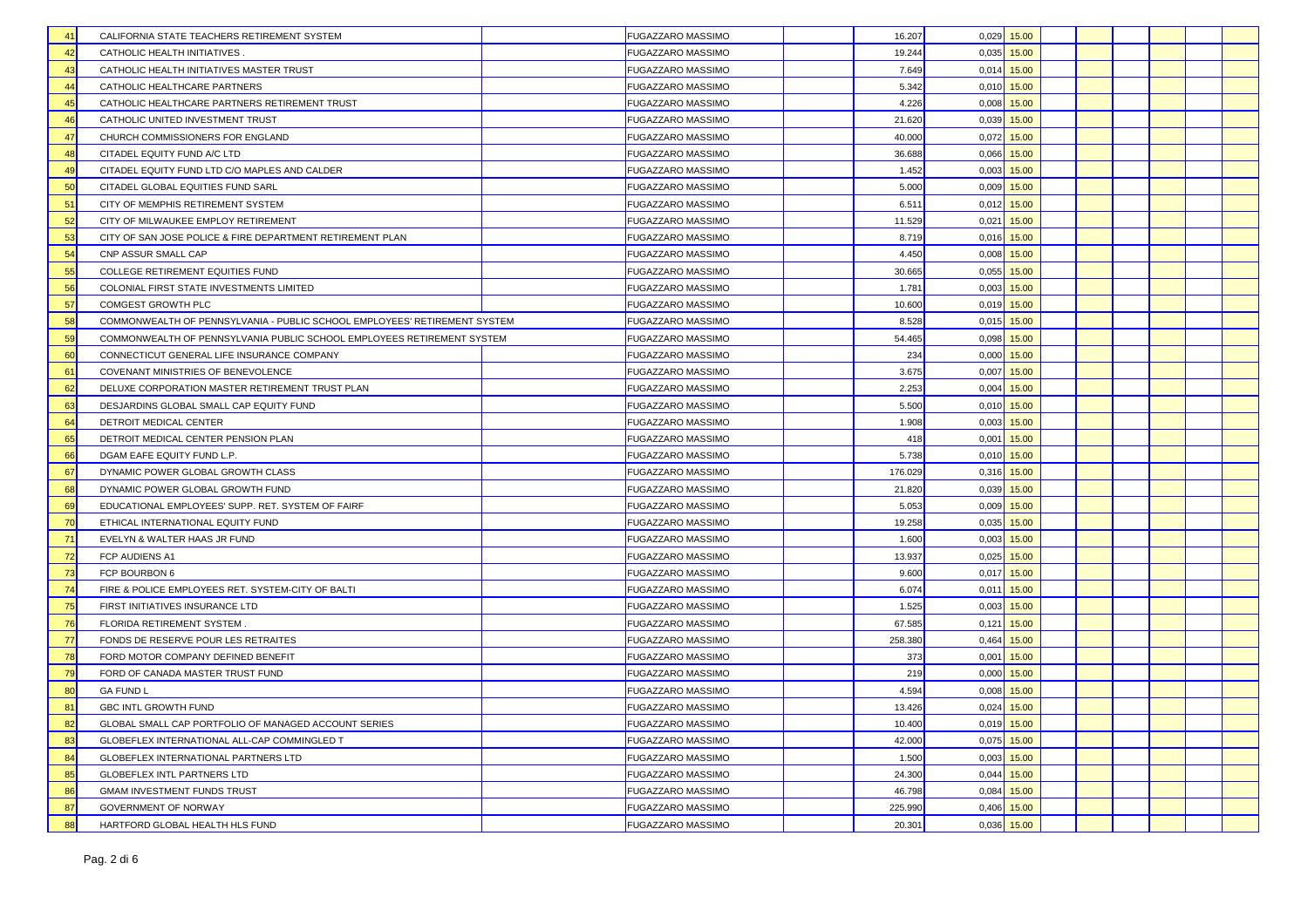| 89<br>HESS CORPORATION EMPLOYEES' PENSION PLAN                        | <b>FUGAZZARO MASSIMO</b> | 17.300  |       | $0,031$ 15.00 |  |  |  |
|-----------------------------------------------------------------------|--------------------------|---------|-------|---------------|--|--|--|
| 90<br>HONEYWELL MASTER PENSION TRUST                                  | <b>FUGAZZARO MASSIMO</b> | 36.400  | 0,065 | 15.00         |  |  |  |
| IAM NATIONAL PENSION FUND<br>91                                       | <b>FUGAZZARO MASSIMO</b> | 16.030  | 0,029 | 15.00         |  |  |  |
| 92<br>IBM SAVINGS PLAN                                                | <b>FUGAZZARO MASSIMO</b> | 4.272   | 0.008 | 15.00         |  |  |  |
| 93<br>ID AFER-AIGSL                                                   | <b>FUGAZZARO MASSIMO</b> | 5.922   | 0,011 | 15.00         |  |  |  |
| 94<br>ILLINOIS MUNICIPAL RETIREMENT FUND                              | <b>FUGAZZARO MASSIMO</b> | 14.089  |       | $0.025$ 15.00 |  |  |  |
| 95<br>ILLINOIS STATE BOARD OF INVESTMENT                              | <b>FUGAZZARO MASSIMO</b> | 10.100  |       | $0.018$ 15.00 |  |  |  |
| 96<br><b>ING DIRECT</b>                                               | <b>FUGAZZARO MASSIMO</b> | 328     |       | $0,001$ 15.00 |  |  |  |
| 97<br>ISHARES FTSE DEVELOPED SMALL CAP EX-NORTH AMERICA INDEX FUND    | <b>FUGAZZARO MASSIMO</b> | 1.248   |       | $0,002$ 15.00 |  |  |  |
| 98<br>ISHARES II PUBLIC LIMITED COMPANY                               | <b>FUGAZZARO MASSIMO</b> | 6.918   |       | $0,012$ 15.00 |  |  |  |
| 99<br>IVORY&SIME UK SMAL COMPANIES TRUST                              | <b>FUGAZZARO MASSIMO</b> | 75.000  | 0,135 | 15.00         |  |  |  |
| 100<br>JO HAMBRO CAPITAL MANAGEMENT UMBRELLA FU                       | <b>FUGAZZARO MASSIMO</b> | 167.643 | 0,301 | 15.00         |  |  |  |
| 101<br>JPMORGAN EUROPEAN INVESTMENT TRUST PLC                         | <b>FUGAZZARO MASSIMO</b> | 28.728  | 0,052 | 15.00         |  |  |  |
| 102<br>JPMORGAN FUND ICVC - JPM INSTITUTIONAL C                       | <b>FUGAZZARO MASSIMO</b> | 9.961   |       | $0,018$ 15.00 |  |  |  |
| 103<br>JPMORGAN FUNDS EUROPE DYNAMIC SMALL CAP FUND                   | <b>FUGAZZARO MASSIMO</b> | 178.674 |       | $0,321$ 15.00 |  |  |  |
| 104<br>LAUDUS INTERNATIONAL MARKETMASTERS FUND                        | <b>FUGAZZARO MASSIMO</b> | 17.769  |       | $0.032$ 15.00 |  |  |  |
| LAZARD EUROPEAN SMALLER COMPANIES FUND<br>105                         | <b>FUGAZZARO MASSIMO</b> | 56,095  |       | $0,101$ 15.00 |  |  |  |
| 106<br>LAZARD INTERNATIONAL SMALL CAP EQUITY PORTFOLIO                | <b>FUGAZZARO MASSIMO</b> | 16.226  | 0,029 | 15.00         |  |  |  |
| 107<br>LFP ACTIONS ALPHA PLUS                                         | <b>FUGAZZARO MASSIMO</b> | 13.703  | 0,025 | 15.00         |  |  |  |
| 108<br>LYNX MULTI STRATEGY EUROPE FUND SSARIS ADVISORS LLC            | <b>FUGAZZARO MASSIMO</b> | 91      | 0,000 | 15.00         |  |  |  |
| MARCO CONSULTING GROUP TRUST 1<br>109                                 | <b>FUGAZZARO MASSIMO</b> | 7.500   |       | $0.013$ 15.00 |  |  |  |
| MARYLAND STATE RETIREMENT & PENSION SYSTEM<br>110                     | <b>FUGAZZARO MASSIMO</b> | 18.138  | 0,033 | 15.00         |  |  |  |
| MASSMUTUAL PREMIER INTERNATIONAL EQUITY FUND<br>111                   | <b>FUGAZZARO MASSIMO</b> | 110.474 | 0,198 | 15.00         |  |  |  |
| 112<br>MCGILL UNIVERSITY PENSION FUND                                 | <b>FUGAZZARO MASSIMO</b> | 1.946   |       | $0,003$ 15.00 |  |  |  |
| 113<br>MEBA PENSION TRUST - DEFINED BENEFIT PLAN                      | <b>FUGAZZARO MASSIMO</b> | 3.800   |       | $0,007$ 15.00 |  |  |  |
| MERRILL LYNCH INTERNATIONAL<br>114                                    | <b>FUGAZZARO MASSIMO</b> | 123.751 |       | $0,222$ 15.00 |  |  |  |
| 115<br>MFS DIVERSIFIED TARGET RETURN FUND                             | <b>FUGAZZARO MASSIMO</b> | 2.675   |       | $0,005$ 15.00 |  |  |  |
| MFS INTERNATIONAL NEW DISCOVERY FUND<br>116                           | <b>FUGAZZARO MASSIMO</b> | 92.785  |       | $0,167$ 15.00 |  |  |  |
| 117<br>MFS MERIDIAN FUNDS - EUROPEAN SMALLER COMPANIES FUND           | <b>FUGAZZARO MASSIMO</b> | 1.742   | 0,003 | 15.00         |  |  |  |
| 118<br>MGI NON-US CORE EQUITY FUND                                    | <b>FUGAZZARO MASSIMO</b> | 7.313   |       | $0.013$ 15.00 |  |  |  |
| 119<br>MICHAEL WAYNE GERDING                                          | <b>FUGAZZARO MASSIMO</b> | 530     | 0.001 | 15.00         |  |  |  |
| 120<br>MONTANARO EUROPEAN SMALLER COMPANIES PLC                       | <b>FUGAZZARO MASSIMO</b> | 530.000 | 0,952 | 15.00         |  |  |  |
| MSCI EAFE SMALL CAP PROV INDEX SEC COMMON TR F<br>121                 | <b>FUGAZZARO MASSIMO</b> | 2.300   | 0,004 | 15.00         |  |  |  |
| 122<br>MULTI CURRENCY ALPHA TILTS SOCIAL SCREEN FUND B (EX IBT 90164) | <b>FUGAZZARO MASSIMO</b> | 141     |       | $0,000$ 15.00 |  |  |  |
| MULTI-STYLE, MULTI-MANAGER FUNDS PLC<br>123                           | <b>FUGAZZARO MASSIMO</b> | 23.915  |       | $0,043$ 15.00 |  |  |  |
| 124<br>MUNICIPAL POLICE EMPLOYEES RETIREMENT SY                       | <b>FUGAZZARO MASSIMO</b> | 8.864   |       | $0,016$ 15.00 |  |  |  |
| 125<br>MVP HEALTH PLAN, INC.                                          | <b>FUGAZZARO MASSIMO</b> | 4.100   |       | $0,007$ 15.00 |  |  |  |
| 126<br>NATIONAL ELEVATOR INDUSTRY PENSION PLAN                        | <b>FUGAZZARO MASSIMO</b> | 44.000  | 0,079 | 15.00         |  |  |  |
| 127<br>NATIXIS EURO OPPORTUNITES                                      | <b>FUGAZZARO MASSIMO</b> | 13.880  | 0,025 | 15.00         |  |  |  |
| 128<br>NATIXIS EUROPE AVENIR                                          | <b>FUGAZZARO MASSIMO</b> | 16.800  | 0,030 | 15.00         |  |  |  |
| 129<br>NATIXIS INTERNT FUNDS LUX I                                    | <b>FUGAZZARO MASSIMO</b> | 9.700   |       | $0,017$ 15.00 |  |  |  |
| 130<br>NEW YORK STATE TEACHERS RETIREMENT SYSTEM                      | <b>FUGAZZARO MASSIMO</b> | 13.860  |       | $0,025$ 15.00 |  |  |  |
| 131<br>NEW ZEALAND SUPERANNUATION FUND                                | <b>FUGAZZARO MASSIMO</b> | 1.613   |       | $0.003$ 15.00 |  |  |  |
| NFL PLAYER SECOND CAREER SAVINGS PLAN<br>132                          | <b>FUGAZZARO MASSIMO</b> | 3.433   |       | $0,006$ 15.00 |  |  |  |
| 133<br>NON-US EQUITY MANAGERS PORTFOLIO 1 SERIES                      | <b>FUGAZZARO MASSIMO</b> | 32.707  |       | $0,059$ 15.00 |  |  |  |
| 134<br><b>NORGES BANK</b>                                             | <b>FUGAZZARO MASSIMO</b> | 19.910  | 0,036 | 15.00         |  |  |  |
| 135<br>NORTHERN FMULTI-MANAGER INTL EQUITY FUND                       | <b>FUGAZZARO MASSIMO</b> | 29.810  | 0,054 | 15.00         |  |  |  |
| 136<br>NORTHERN TRUST ROBUSTA FUND                                    | <b>FUGAZZARO MASSIMO</b> | 17.800  | 0,032 | 15.00         |  |  |  |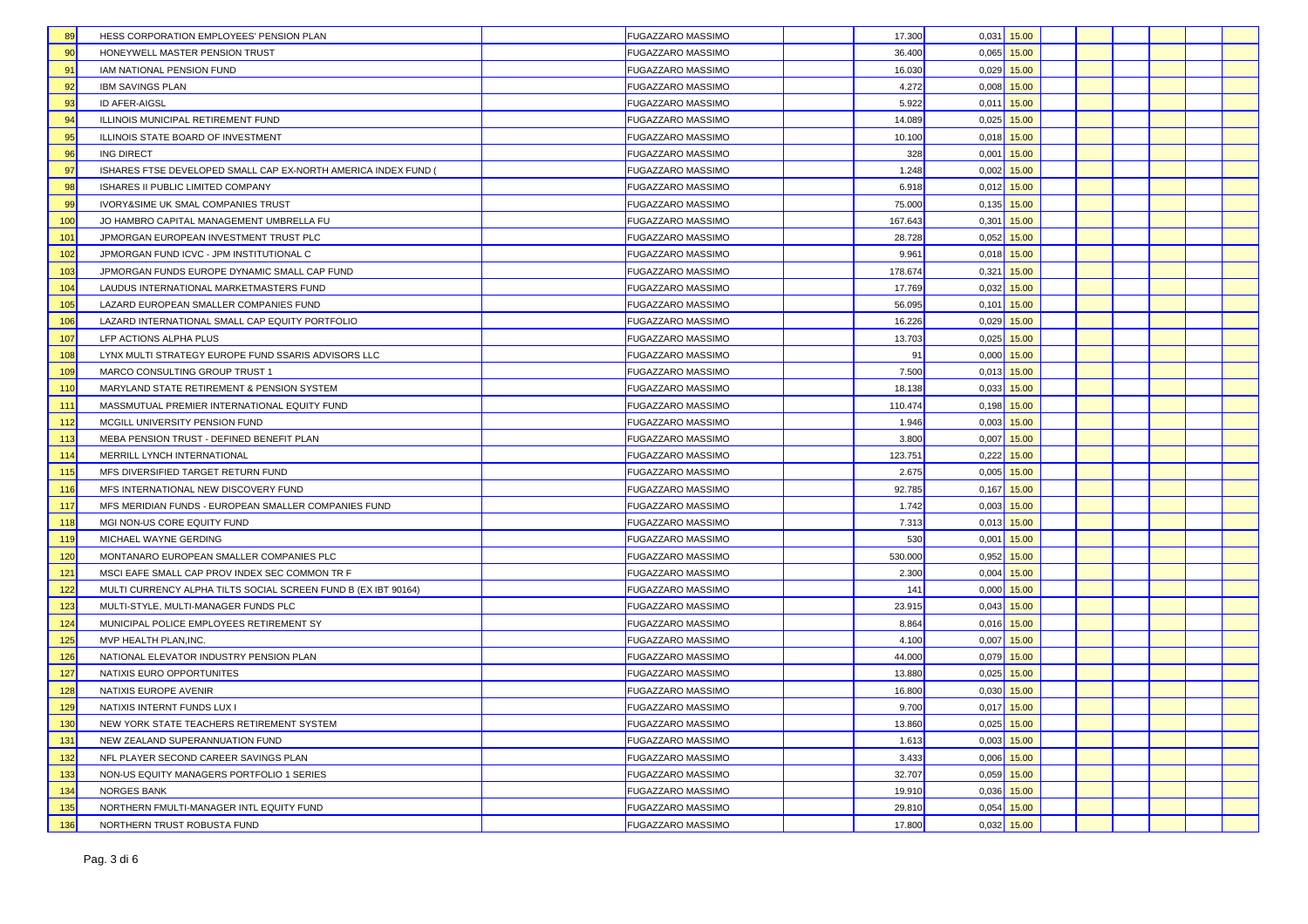| NT GLOBAL INVESTMENT COLL FUNDS<br>137                                                        | <b>FUGAZZARO MASSIMO</b> | 14.552  |       | $0,026$ 15.00 |  |  |  |
|-----------------------------------------------------------------------------------------------|--------------------------|---------|-------|---------------|--|--|--|
| 138<br>NTGI-QM COMMON DAILY ALL COUNTRY WORLD E                                               | <b>FUGAZZARO MASSIMO</b> | 288     | 0,001 | 15.00         |  |  |  |
| 139<br>NUMERIC STRATEGIC ALPHA FUND LP                                                        | <b>FUGAZZARO MASSIMO</b> | 760     |       | $0,001$ 15.00 |  |  |  |
| NUMERIC WORLD FUNDAMENTAL STATISTICAL ARBITRAGE LEVERED OFFSHORE FUND I, LTD<br>140           | <b>FUGAZZARO MASSIMO</b> | 8.430   |       | $0,015$ 15.00 |  |  |  |
| 141<br>OFI INSTITUTIONAL INTERNATIONAL EQUITY F                                               | <b>FUGAZZARO MASSIMO</b> | 4.592   |       | $0,008$ 15.00 |  |  |  |
| 142<br>OFITC INTERNATIONAL GROWTH FUND                                                        | <b>FUGAZZARO MASSIMO</b> | 13.696  |       | $0,025$ 15.00 |  |  |  |
| 143<br>OHIO STATE UNIVERSITY                                                                  | <b>FUGAZZARO MASSIMO</b> | 4.500   |       | $0,008$ 15.00 |  |  |  |
| 144<br>OPPENHEIMER INTERNATIONAL GROWTH FUND                                                  | <b>FUGAZZARO MASSIMO</b> | 791.631 |       | 1,421 15.00   |  |  |  |
| 145<br>OPPENHEIMER QUEST FOR VALUE FUNDS FOR THE A C OF OPP GLOBAL ALLOCATION FUND            | <b>FUGAZZARO MASSIMO</b> | 79.079  |       | $0,142$ 15.00 |  |  |  |
| OREGON PUBLIC EMPLOYEES RETIREMENT SYSTEM<br>146                                              | <b>FUGAZZARO MASSIMO</b> | 2.880   |       | $0,005$ 15.00 |  |  |  |
| 147<br>ORIGIN EAFE EQUITY FUND LLC                                                            | <b>FUGAZZARO MASSIMO</b> | 2.717   | 0.005 | 15.00         |  |  |  |
| PACIFIC SELECT FUND INTERNATIONAL SMALL-CAP PORTFOLIO<br>148                                  | <b>FUGAZZARO MASSIMO</b> | 51,007  |       | $0.092$ 15.00 |  |  |  |
| 149<br>PANORAMA SERIES FUND, INC. FOR THE ACCOUN                                              | <b>FUGAZZARO MASSIMO</b> | 75.095  | 0,135 | 15.00         |  |  |  |
| 150<br>PENNSYLVANIA MUNICIPAL RETIREMENT SYSTEM                                               | <b>FUGAZZARO MASSIMO</b> | 7.900   |       | $0.014$ 15.00 |  |  |  |
| 151<br>PENSION RESERVES INVESTMENT TRUST FUND                                                 | <b>FUGAZZARO MASSIMO</b> | 10.831  |       | $0,019$ 15.00 |  |  |  |
| 152<br>PENSIONSKASSERNES ADMINISTRATION AS                                                    | <b>FUGAZZARO MASSIMO</b> | 22.103  |       | $0,040$ 15.00 |  |  |  |
| 153<br>PF MOORE, L.P                                                                          | <b>FUGAZZARO MASSIMO</b> | 24.290  |       | $0,044$ 15.00 |  |  |  |
| 154<br>PINEBRIDGE GLOBAL FUNDS                                                                | <b>FUGAZZARO MASSIMO</b> | 49.498  |       | $0,089$ 15.00 |  |  |  |
| 155<br>PIONEER ASSET MANAGEMENT SA                                                            | <b>FUGAZZARO MASSIMO</b> | 35.065  |       | $0,063$ 15.00 |  |  |  |
| 156<br>PRINCE GEORGES COUNTY SUPPLEMENTAL PENSION PLAN                                        | <b>FUGAZZARO MASSIMO</b> | 8.300   |       | $0.015$ 15.00 |  |  |  |
| 157<br>PRINCIPAL FUNDS INC- INTERNATIONAL GROWTH FUND                                         | <b>FUGAZZARO MASSIMO</b> | 87.359  |       | $0,157$ 15.00 |  |  |  |
| 158<br>PRINCIPAL FUNDS INC-DIVERSIFIED INTERNATIONAL FUND                                     | <b>FUGAZZARO MASSIMO</b> | 13.460  |       | $0,024$ 15.00 |  |  |  |
| 159<br>PRINCIPAL GL.INV.TRUST-INTERN. GROWTH EQUITY FUND                                      | <b>FUGAZZARO MASSIMO</b> | 5.998   |       | $0,011$ 15.00 |  |  |  |
| 160<br>PRINCIPAL GLOBAL EQUITY GROWTH FUND                                                    | FUGAZZARO MASSIMO        | 1.017   |       | $0,002$ 15.00 |  |  |  |
| 161<br>PRINCIPAL LIFE INSURANCE COMPANY                                                       | <b>FUGAZZARO MASSIMO</b> | 83.360  |       | $0,150$ 15.00 |  |  |  |
| 162<br>PRINCIPAL VARIABLE CONTRACTS FUNDS INC- INTERNATIONAL EMERGING MARKETS ACCOUNT         | <b>FUGAZZARO MASSIMO</b> | 3.657   |       | $0,007$ 15.00 |  |  |  |
| 163<br>PROFESSIONEL FORENINGEN INSTITUTIONEL IN                                               | <b>FUGAZZARO MASSIMO</b> | 76.102  |       | $0,137$ 15.00 |  |  |  |
| PUBLIC EMPLOYEES RETIREMENT ASSOCIATION<br>164                                                | <b>FUGAZZARO MASSIMO</b> | 17.848  |       | $0,032$ 15.00 |  |  |  |
| 165<br>PUBLIC SCHOOL TEACHERS PNS E RET.FND                                                   | <b>FUGAZZARO MASSIMO</b> | 38.021  | 0,068 | 15.00         |  |  |  |
| 166<br>RAYTHEON MASTER PENSION TRUST                                                          | FUGAZZARO MASSIMO        | 12.500  |       | $0,022$ 15.00 |  |  |  |
| 167<br>RETAIL EMPLOYEES SUPERANNUATION TRUST                                                  | <b>FUGAZZARO MASSIMO</b> | 34.108  |       | $0.061$ 15.00 |  |  |  |
| 168<br>RETIREMENT PLAN OF BON SECOURS HEALTH SYSTEMS INC.                                     | <b>FUGAZZARO MASSIMO</b> | 1.707   |       | $0,003$ 15.00 |  |  |  |
| 169<br><b>REXAM PENSION PLAN</b>                                                              | <b>FUGAZZARO MASSIMO</b> | 2.408   |       | $0,004$ 15.00 |  |  |  |
| 170<br>ROBERT BOSCH CORPORATION MASTER TST                                                    | <b>FUGAZZARO MASSIMO</b> | 13.822  |       | $0.025$ 15.00 |  |  |  |
| 171<br>ROGERSCASEY TARGET SOLUTIONS LLC.                                                      | <b>FUGAZZARO MASSIMO</b> | 1.345   |       | $0,002$ 15.00 |  |  |  |
| 172<br>ROYAL BANK OF CANADA TRUST COMPANY ASIA LIMITED AS TRUSTEE OF THE JF SAR EUROPEAN FUND | <b>FUGAZZARO MASSIMO</b> | 22.236  |       | $0,040$ 15.00 |  |  |  |
| 173<br>ROYCE GLOBAL DIVIDEND VALUE FUND                                                       | <b>FUGAZZARO MASSIMO</b> | 925     |       | $0,002$ 15.00 |  |  |  |
| 174<br>ROYCE INTERNATIONAL PREMIER FUND                                                       | FUGAZZARO MASSIMO        | 900     | 0,002 | 15.00         |  |  |  |
| 175<br>ROYCE VALUE TRUST INC                                                                  | <b>FUGAZZARO MASSIMO</b> | 20,000  | 0.036 | 15.00         |  |  |  |
| 176<br>RUSSELL JADWA SHARIAH BASED FUNDS PUBLIC LIMITED COMPANY                               | <b>FUGAZZARO MASSIMO</b> | 6.534   |       | $0,012$ 15.00 |  |  |  |
| 177<br>S <sub>2</sub> G                                                                       | <b>FUGAZZARO MASSIMO</b> | 57.043  |       | $0,102$ 15.00 |  |  |  |
| 178<br>SACRAMENTO COUNTY EMPLOYEES RETIREMENT SYSTEM                                          | <b>FUGAZZARO MASSIMO</b> | 9.386   |       | $0.017$ 15.00 |  |  |  |
| 179<br>SAINT-GOBAIN CORPORATION DEFINED BENEFIT MASTER TRUST                                  | <b>FUGAZZARO MASSIMO</b> | 13.031  |       | $0.023$ 15.00 |  |  |  |
| SALT RIVER PIMA INDIAN COMMUNITY<br>180                                                       | <b>FUGAZZARO MASSIMO</b> | 1.608   |       | $0,003$ 15.00 |  |  |  |
| 181<br>SALVATION ARMY A CALIFORNIA CORPORATION                                                | <b>FUGAZZARO MASSIMO</b> | 5.091   |       | $0,009$ 15.00 |  |  |  |
| SAN DIEGO CITY EMPLOYEES' RETIREMENT SYSTEM<br>182                                            | <b>FUGAZZARO MASSIMO</b> | 27.600  |       | $0.050$ 15.00 |  |  |  |
| 183<br>SBC MASTER PENSION TRUST                                                               | <b>FUGAZZARO MASSIMO</b> | 18.712  | 0,034 | 15.00         |  |  |  |
| 184<br>SCHOOL EMPLOYEES RETIREMENT SYSTEM OF OHIO                                             | <b>FUGAZZARO MASSIMO</b> | 7.800   | 0,014 | 15.00         |  |  |  |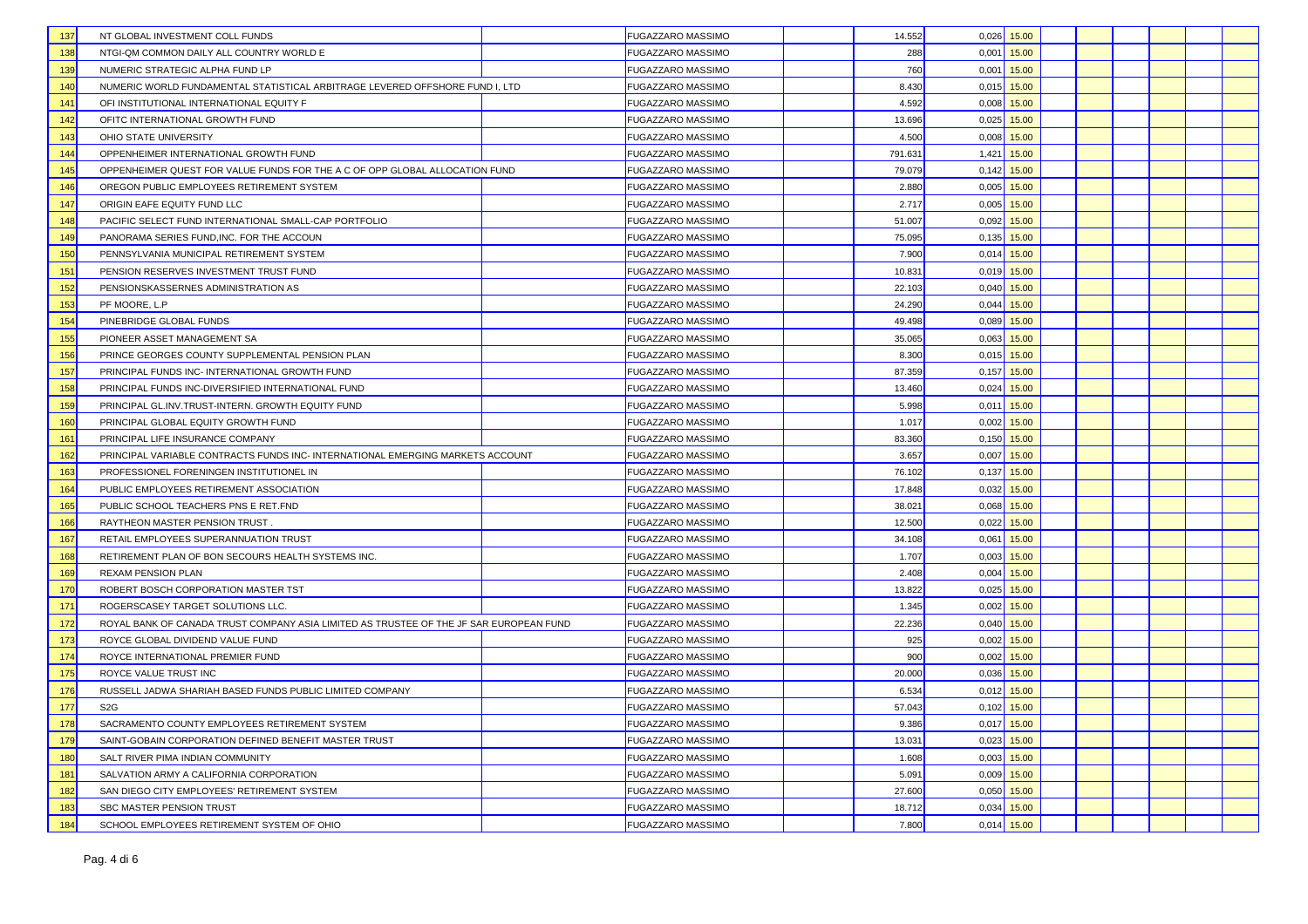| 185 | SCHRODER GLOBAL EQUITY FUND                                          | <b>FUGAZZARO MASSIMO</b> | 4.856  |       | $0,009$ 15.00 |  |  |  |
|-----|----------------------------------------------------------------------|--------------------------|--------|-------|---------------|--|--|--|
| 186 | SCHRODER INTERNATIONAL SELECTION FUND                                | <b>FUGAZZARO MASSIMO</b> | 67.889 |       | $0,122$ 15.00 |  |  |  |
| 187 | SCHWAB INTERNATIONAL SMALL-CAP EQUITY ETF                            | <b>FUGAZZARO MASSIMO</b> | 4.520  |       | $0.008$ 15.00 |  |  |  |
| 188 | SEI GLOBAL MASTER FUND PAN EURSMALL CAP FUND AXA SEI INVEST          | <b>FUGAZZARO MASSIMO</b> | 2.152  |       | $0,004$ 15.00 |  |  |  |
| 189 | SEI INST MANAG TR GLOBAL MANAG VOLAT FND                             | <b>FUGAZZARO MASSIMO</b> | 5.332  |       | $0.010$ 15.00 |  |  |  |
| 190 | SEMPRA ENERGY PENSION MASTER TRUST                                   | <b>FUGAZZARO MASSIMO</b> | 1.107  |       | $0.002$ 15.00 |  |  |  |
| 191 | SHELL PENSIONS TRUST LIMITED AS TRUSTEEOF SHELL C.P. FUND            | <b>FUGAZZARO MASSIMO</b> | 14.179 | 0,025 | 15.00         |  |  |  |
| 192 | SHELL TRUST (BERMUDA) LIMITED AS TRUSTEE                             | <b>FUGAZZARO MASSIMO</b> | 532    |       | $0,001$ 15.00 |  |  |  |
| 193 | SHELL TRUST (BERMUDA) LTD AS TRUSTEE OF THE SHELL OVERSEAS C.P. FUND | <b>FUGAZZARO MASSIMO</b> | 8.516  |       | $0.015$ 15.00 |  |  |  |
| 194 | SISTERS OF THE HOLY CROSS, INC.                                      | <b>FUGAZZARO MASSIMO</b> | 1.053  |       | $0.002$ 15.00 |  |  |  |
| 195 | SKL INVESTMENT GROUP LLC                                             | <b>FUGAZZARO MASSIMO</b> | 1.647  |       | $0,003$ 15.00 |  |  |  |
| 196 | SMALL COMPANY TRADING EQUITY LIMITED                                 | <b>FUGAZZARO MASSIMO</b> | 13.553 | 0.024 | 15.00         |  |  |  |
| 197 | SOUTHERN CA UNITED FOOD COMMERCIAL WORKERS UNION FOOD EMPLOYERS      | <b>FUGAZZARO MASSIMO</b> | 8.255  |       | $0.015$ 15.00 |  |  |  |
| 198 | SS BK AND TRUST COMPANY INV FUNDS FOR TAXEXEMPT RETIREMENT PL        | <b>FUGAZZARO MASSIMO</b> | 14.443 |       | $0.026$ 15.00 |  |  |  |
| 199 | STATE OF ALASKA RETIREMENT AND BENEFITS PLANS                        | <b>FUGAZZARO MASSIMO</b> | 401    | 0.001 | 15.00         |  |  |  |
| 200 | STATE OF CONNECTICUT RETIREMENT PLANS & TRUST FUNDS                  | <b>FUGAZZARO MASSIMO</b> | 33.095 | 0,059 | 15.00         |  |  |  |
| 201 | STATE OF INDIANA, PUBLIC EMPLOYEES' RETI                             | <b>FUGAZZARO MASSIMO</b> | 1.573  | 0,003 | 15.00         |  |  |  |
| 202 | STATE UNIVERSITIES RETIREMENT SYSTEM                                 | <b>FUGAZZARO MASSIMO</b> | 31.340 | 0,056 | 15.00         |  |  |  |
| 203 | STEELWORKERS PENSION TRUST                                           | <b>FUGAZZARO MASSIMO</b> | 23,700 |       | $0.043$ 15.00 |  |  |  |
| 204 | STICHTING PENSIOENFONDS AKZO NOBEL                                   | <b>FUGAZZARO MASSIMO</b> | 21.182 |       | $0.038$ 15.00 |  |  |  |
| 205 | STICHTING PENSIOENFONDS METAAL EN TECHNIEK                           | FUGAZZARO MASSIMO        | 16.345 | 0.029 | 15.00         |  |  |  |
| 206 | STICHTING PENSIOENFONDS VOOR DE GRAFISCHE BEDRIJVEN                  | FUGAZZARO MASSIMO        | 23.399 |       | $0,042$ 15.00 |  |  |  |
| 207 | STICHTING SHELL PENSIOENFONDS                                        | <b>FUGAZZARO MASSIMO</b> | 95.374 |       | $0,171$ 15.00 |  |  |  |
| 208 | STREETTRACKS MSCI EUROPE SMALL CAPSM                                 | <b>FUGAZZARO MASSIMO</b> | 180    |       | $0,000$ 15.00 |  |  |  |
| 209 | SUNAMERICA EQ FUNDS SUNAMERICA INTERNATIONAL SMALL-CAP FUND          | <b>FUGAZZARO MASSIMO</b> | 9.773  |       | $0.018$ 15.00 |  |  |  |
| 210 | SUNCORP INVESTMENT MANAGEMENT WORLD EQUITIES TRUST                   | <b>FUGAZZARO MASSIMO</b> | 23.124 |       | $0,042$ 15.00 |  |  |  |
| 211 | SUPEANN ARRANGE UNIVERSITY LONDON                                    | <b>FUGAZZARO MASSIMO</b> | 35.500 | 0,064 | 15.00         |  |  |  |
| 212 | TEACHERS' RETIREMENT SYSTEM OF THE STATE OF ILLINOIS                 | <b>FUGAZZARO MASSIMO</b> | 4.180  |       | $0,008$ 15.00 |  |  |  |
| 213 | THE HARTFORD GLOBAL HEALTH FUND                                      | <b>FUGAZZARO MASSIMO</b> | 40.446 |       | $0.073$ 15.00 |  |  |  |
| 214 | THE MASTER TRUST BANK OF JAPAN                                       | <b>FUGAZZARO MASSIMO</b> | 161    |       | $0,000$ 15.00 |  |  |  |
| 215 | THE METHODIST HOSPITAL                                               | <b>FUGAZZARO MASSIMO</b> | 4.608  |       | $0.008$ 15.00 |  |  |  |
| 216 | THE PITNEY BOWES RETIREMENT PLANS TRUST                              | <b>FUGAZZARO MASSIMO</b> | 4.600  |       | $0,008$ 15.00 |  |  |  |
| 217 | THE ROYAL INST FOR THE ADVANCEMENT OF LEARNING MCGILL UNIVERSITY     | <b>FUGAZZARO MASSIMO</b> | 3.356  | 0,006 | 15.00         |  |  |  |
| 218 | THREADNEEDLE (LUX)                                                   | <b>FUGAZZARO MASSIMO</b> | 5.988  |       | $0.011$ 15.00 |  |  |  |
|     |                                                                      |                          |        |       |               |  |  |  |